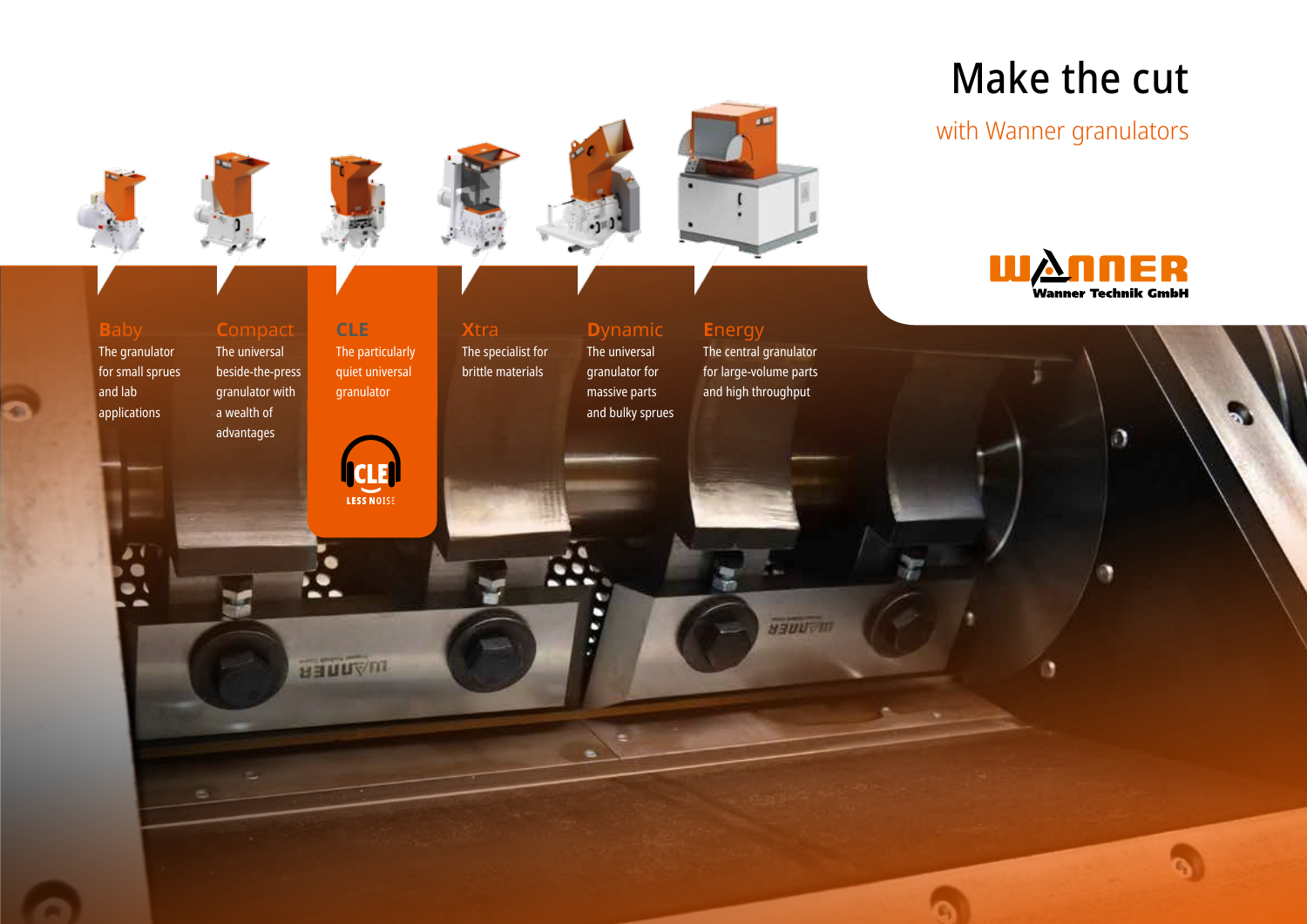

Compact Low Noise Emission – The particularly quiet universal granulator

**When processing hard and brittle, solid GF-reinforced sprues, usual knife-type granulators are often quite noisy. Usually, this noise problem is adressed by using an integrated sound enclosure mounted to the granulator. However, this enclosure often restricts accessibility during cleaning and requires additional space.** 

**When developing the CLE series, we took a different approach to the noise problem: We have reduced the noise** 

**The results can be heard and seen! Depending on the processed material, the noise reduction improves significantly, even better than using an integrated soundproof enclosure. As always, the cutting geometry adopted from our C-series delivers a very high-quality, uniform, and low-dust regrind. The CLE granulator is also available with the Green-Line energy-saving control, which guarantees a particularly economical operation. Would you like to hear a little sample?**

**Model CLE 23.35 with sprue picker hopper**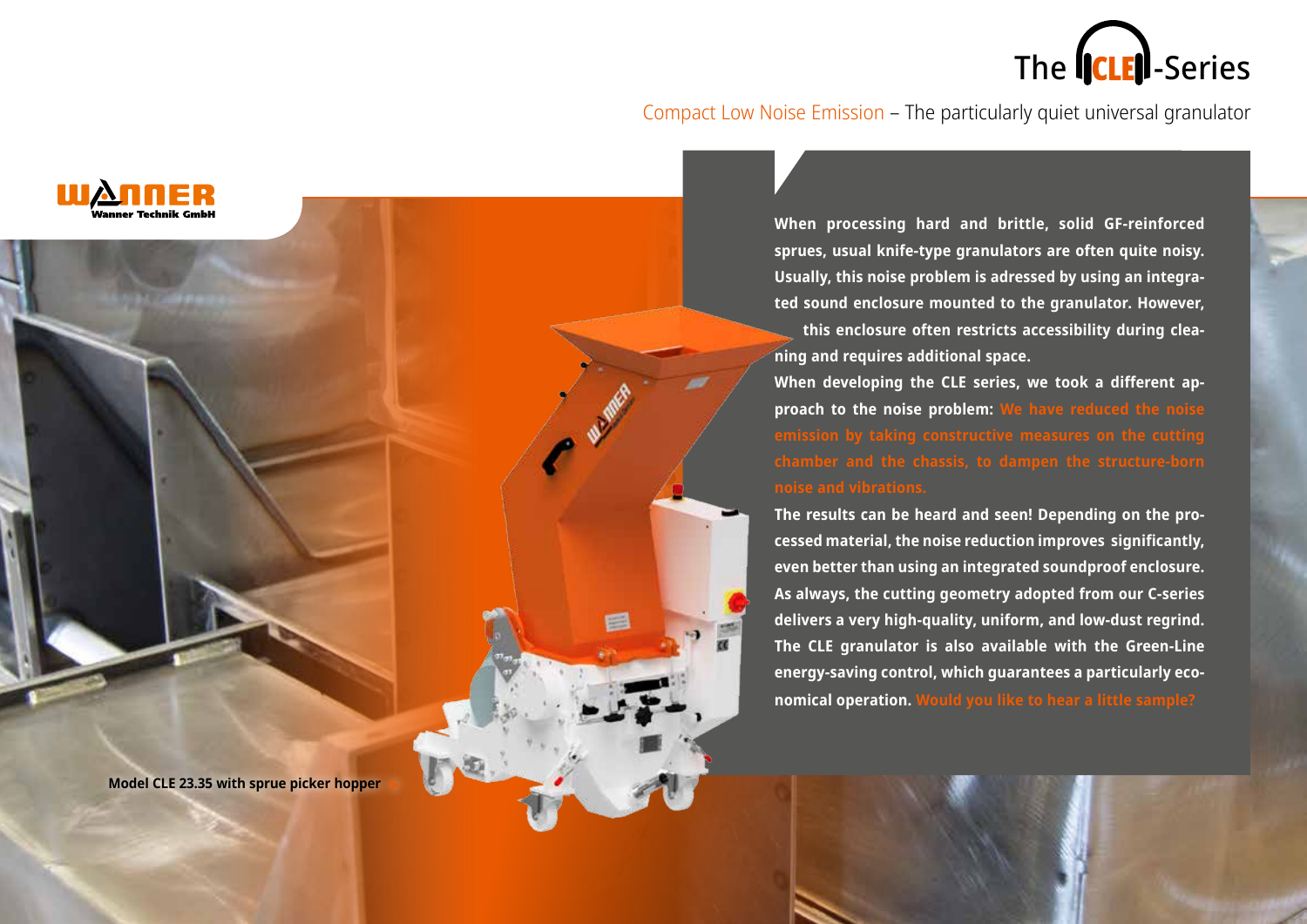

### Advantages



- > Universally applicable for various plastics and a wide range of demands
- > Significantly reduced noise emission when grinding brittle, hard GF-reinforced plastics compared to other available granulators
- > Comparison measurements with other available beside-the-press granulators show a reduction of the sound level by up to 10 dB(A), which is approximately the noise level of a screenless type of crusher granulator
- > Many available options allow an optimal adaptation to your requirements
- > Easy handling and a good accessibility make cleaning and material changes simple
- > High-quality regrind due to an optimized cutting geometry for all plastics – from soft to hard and reinforced
- > Low energy consumption innovative **Green-Line** control available
- > Optimal for demanding applications

### Technical Data

|                                | <b>CLE 23.35</b>                 |
|--------------------------------|----------------------------------|
| <b>Cutting chamber opening</b> | $230 \times 350$ mm <sup>2</sup> |
| Rotor diameter                 | 170 mm                           |
| <b>Rotor knives</b>            | $12 + 12$                        |
| <b>Stator knives</b>           | $2 + 2$                          |
| Motor power                    | 3,0 kW                           |
| Weight                         | 340 kg                           |
|                                |                                  |



## Dimensions





www.wanner-technik.de/ en/granulators/cle

(all dimensions in mm, rounded, subject to technical modifications)

**F** 687

Find even more info and pictures of the CLE on our website

# Comparative tests

The noise development when shredding plastics is very dependent on the product to be shredded. We have compared our new Wanner CLE with other available granulators when grinding various materials and have obtained these results:

| <b>Material</b>        | Noise reduction <sup>*</sup> |
|------------------------|------------------------------|
| PA 6.6 GF / rod Ø 8 mm | $-9$ dB(A)                   |
| Sprue ABS / rod Ø 8 mm | $-5$ dB(A)                   |
| Sprue PP / rod Ø 8 mm  | $-3$ dB(A)                   |

 $*$  CLE compared to the reference granulator.

#### Standard Standard Sprue picker hopper on high stand